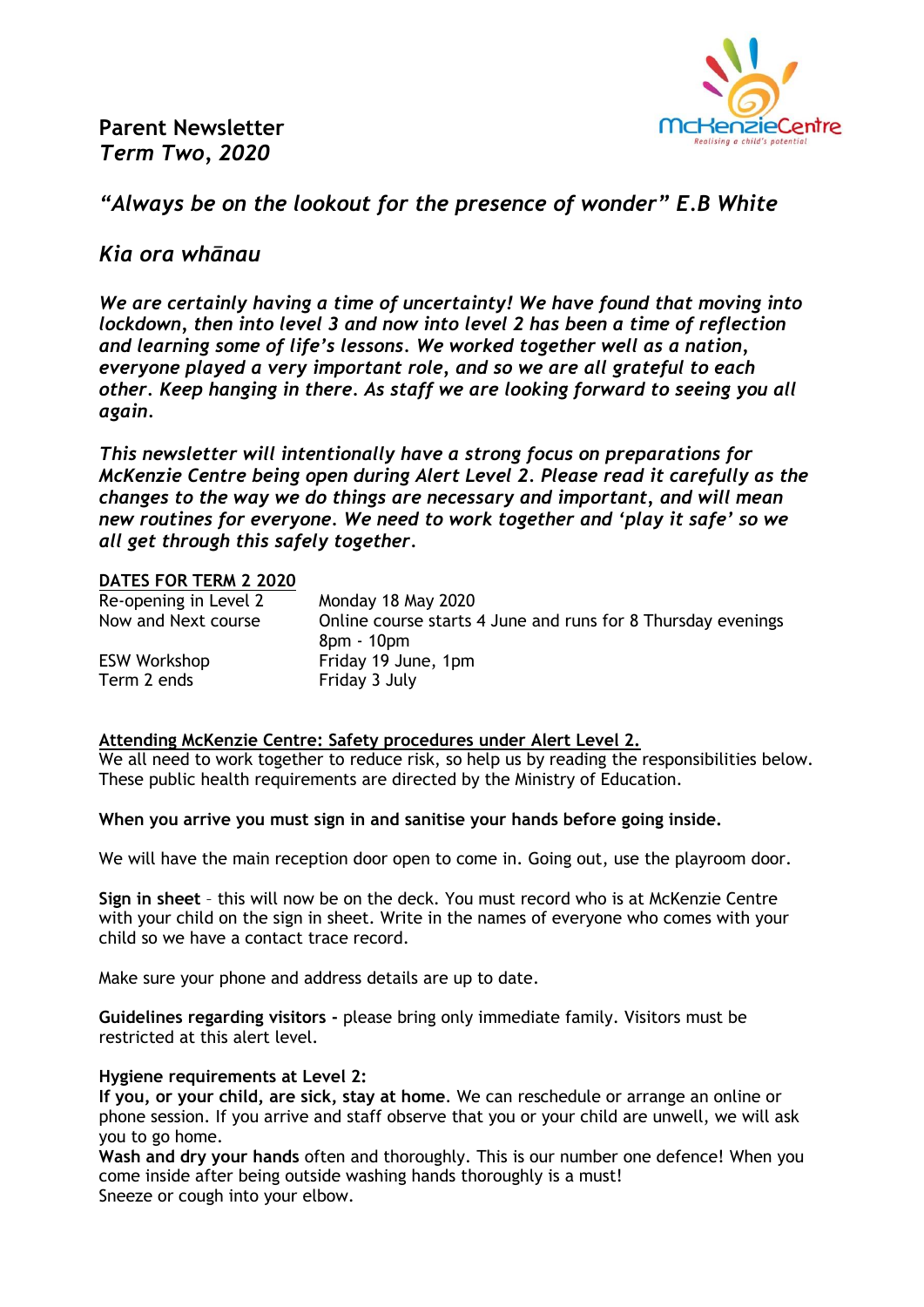**Tidy up and cleaning** - we have plenty of supplies, so please do help us to keep our Centre clean and tidy.

**Celebrations** - these are important, but at this alert level we cannot share food. We can celebrate in other creative ways like making a party hat for the birthday girl or boy!

**Music time and kai time –** these routines are important so will continue, but we will spread out more to increase our social distance from each other. No sharing of food or utensils.

**Suspected or Confirmed case of COVID 19**. If this occurs, we will follow the directions of Health Authorities. This may mean McKenzie Centre will be closed for 72 hours to allow for contact tracing and, potentially, for another 14 days. If this occurs, our online services can be resumed.

If you have any concerns about your health, talk to your GP or Healthline 0800 358 5453. There is lots of information on the COVID 19 website (www.covid19.govt.nz).

We will keep you informed by email, Facebook or Key Worker contacts. If you have ideas or suggestion to help us, please talk to your Key Worker, Trisha or Suzanne. Remember these alert levels are new to all of us.

Things we are doing as staff:

- Cleaning and using disinfectant on our high touch surfaces and equipment at least daily.
- Our cleaners are working with us and have an upgraded health and safety cleaning procedure.

Some Golden rules of things we can all do, from Ministry of Health:

- COVID-19 is still out there. Play it safe.
- Keep your distance from other people in public.
- If you're sick, stay home. Don't go to work or school. Don't socialise.
- If you have symptoms of cold or flu call your doctor or Healthline and get tested.
- Wash your hands. Wash your hands. Wash your hands.
- Sneeze and cough into your elbow, regularly disinfect surfaces.
- If you have been told to self-isolate you must do so immediately.
- Keep a track of where you've been and who you've seen.

**ESWs**- Education Support Workers are working.

**Thank you message from Trisha**: During lockdown, and returning up the alert levels, McKenzie Centre has had tremendous support from the Ministries of Health and Education. They have kept us informed by daily panui and have been very reassuring to us about our funding. I would like to thank them and the many other people and organisations who supported us, and each other, during the past few months. I would also like to thank our staff who quickly adapted to online services and for being so responsive. Ngā mihi nui koutou.

## **Welcome to our new Early Intervention Teacher Rachael Simpson who started in February:**

Kia ora te whānau! My name is Rachael and I am an Early Intervention Teacher. My background is in early childhood education and I have worked in various teaching roles over the last 20 years. Last year I completed a Post Graduate diploma in Early Intervention and I am excited to begin my new role here at McKenzie Centre. I am married to Scott and together we have two children who are 12 and 10 years old, and our cat Kashmir. We love to spend our family time water skiing, mountain biking and exploring outdoors. I am really looking forward to meeting you all as I settle into this new role.



Nga mihi nui, Rachael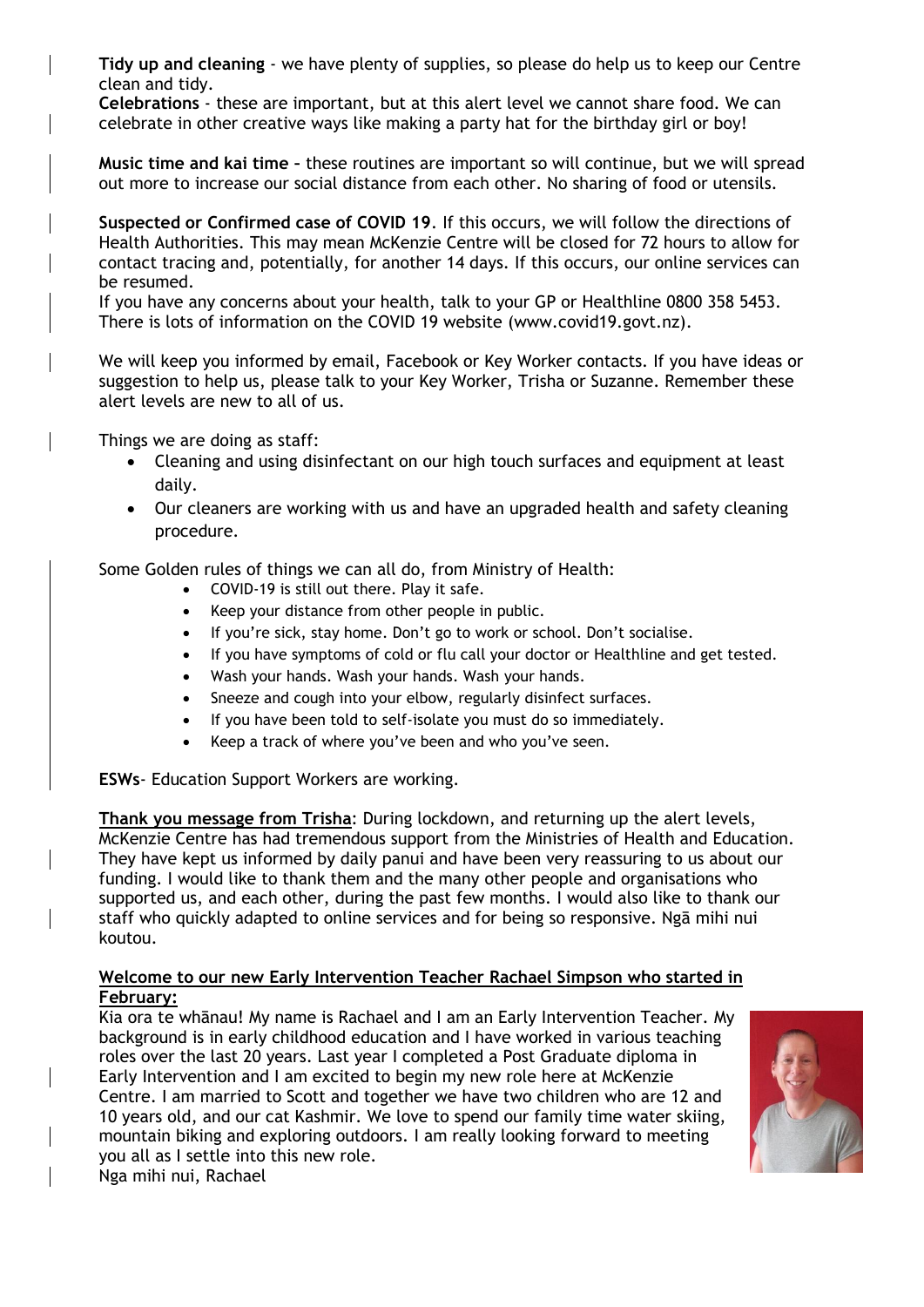**Welcome back to Maria Man, Speech Language Therapist**, many of you will know Maria who has worked with us before and we are so glad she is back. Maria works Mondays.

**Workshops** including Parent Focus will be delayed until we are more confident about group gatherings. Do check out the **Families Empowering Families** Facebook page who run a Virtual Coffee Group. Become involved by joining other parents on their Facebook page.

**Families Empowering Families**: have become very active and since lockdown have posted on their FB page every day. Check it out and join- parent to parent support is invaluable. If you have any questions speak to Eram, Fiona or Steph.

**Now and Next programme** we are hosting our second course for 2020, it is a free online course, so you can join from the comfort of your own home. Mohammed and Eram will be the lead facilitators. Starts Thursday 4 June 8pm - 10pm and runs for the next 8 Thursdays to finish on 23 July. We encourage you to register, as families who have done this programme say it has changed their lives and made their family a happier one. For more information, talk to your Key Worker, Steph or Eram.

**Health and Safety.** In the event of an emergency, this is what you should do:

Follow the directions from the staff we practice these drills. **FIRE**: evacuate by the nearest fire exit and assemble in the area beside the bike track (in the Hamilton West School grounds).

**EARTHQUAKE**: Drop, Cover and Hold. Drop to the ground, get under cover and hold on. Do not evacuate unless staff tell you to. Wait for the shaking to stop and then follow the instructions of the staff.

Practice these important emergency procedures at home too.

**Early Intervention Fees**, which are paid each term, are not a donation and cover all of the services we provide, which include: visits to home or early childhood centres, assessments, IP's, for the work that goes on behind the face-to-face meetings, and for sessions. Families who do not attend sessions, or who may be transitioning, will still receive a termly invoice. During this uncertain time, you may be experiencing financial hardship, and if you need to talk to someone about the payment of this fee, please see your Key Worker or the Admin team – we are happy to help. The WINZ Childcare Subsidy is available for many families, and covers the entire cost of the Early Intervention Fee. We can help you apply for this, or find another option for you, so that your financial burden is eased.

**Parking**: we are so sorry that we cannot do a lot about this, but double parking is ok! Do see if you are eligible for a Mobility Parking Permit to park in a disabled carpark - check this with CCS Disability Action. Your child may fit the criteria of "you have a disability that requires you to have physical contact or close supervision to get safely around and cannot be left unattended".

#### *Thanks so much to:*

Ben Cronin-Kneebone and the team at CK Treework for running a free firewood deal and delivering some free cubes to one of our families. Thank you to Jethro from Templeview for nominating McKenzie Centre.

Everyone who has donated stainless steel items for our play areas, we are trying to promote the use of sustainable materials with our equipment. Thanks to Paige Neho and whānau and to Margaret Dutton, sister of Teresa Blake, Early Intervention Teacher.

**All our volunteers and sponsors**, they do an amazing job for us in many areas, including gardening, general maintenance and repairs, helping us at our fundraising events and helping our admin team. We love looking after our volunteers as they contribute so much to us and their support means we can deliver more services to your family.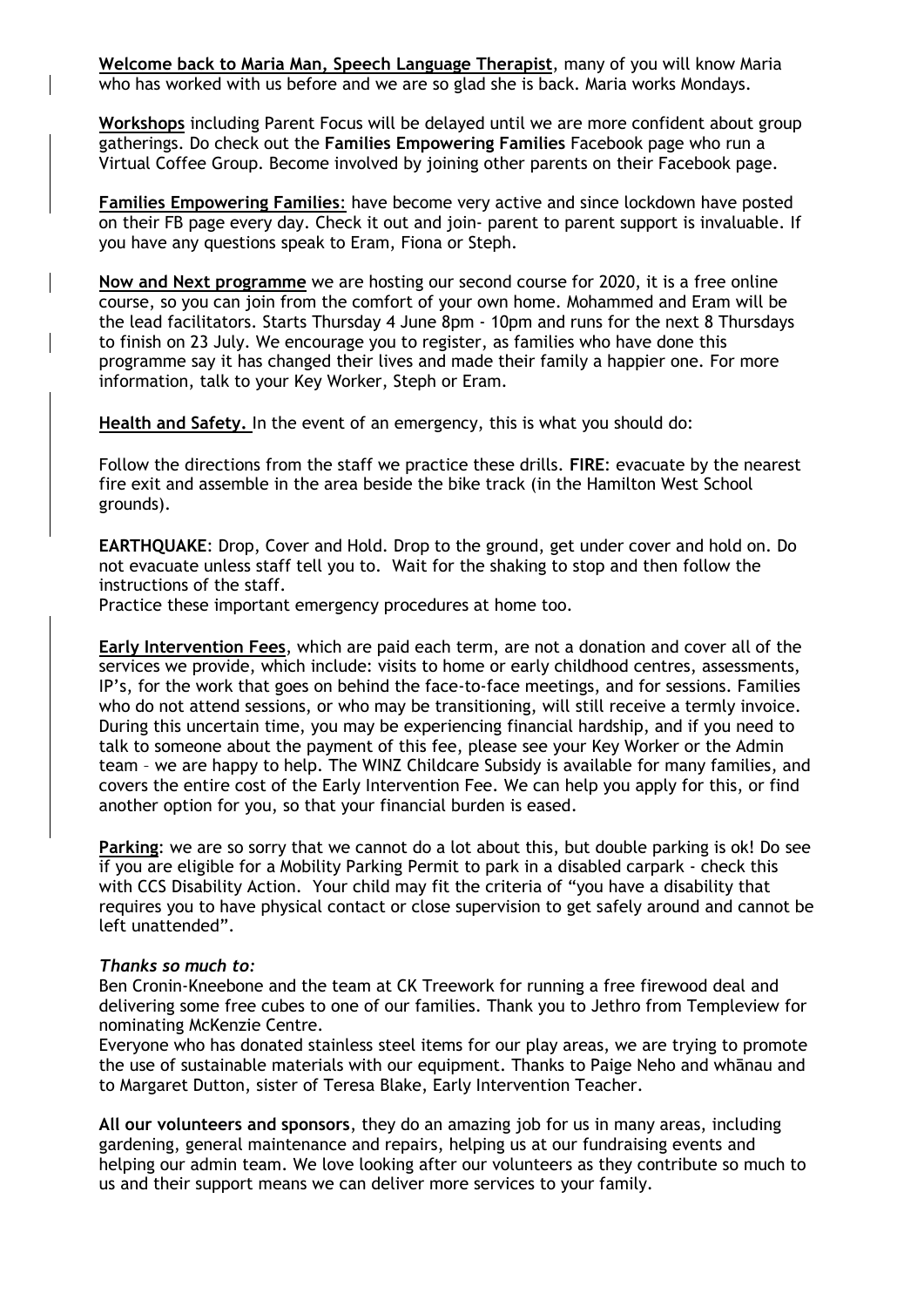*Best wishes from: Trisha, Claire, Sue, Rachael, Laury, Leona, Estelle, Jaime, Suzanne, Teresa, Ruth, Helen, Henny, Lillian, Steph, Maria, Marcia, Amanda and Richard.*

# *THANK YOU to our wonderful Funders, Sponsors, Friends and Supporters:*



Ministry of Education Ministry of Health Community Post Spike @School BNZ

# **OUR FABULOUS QUIZ NIGHT 2019 SUPPORTERS**